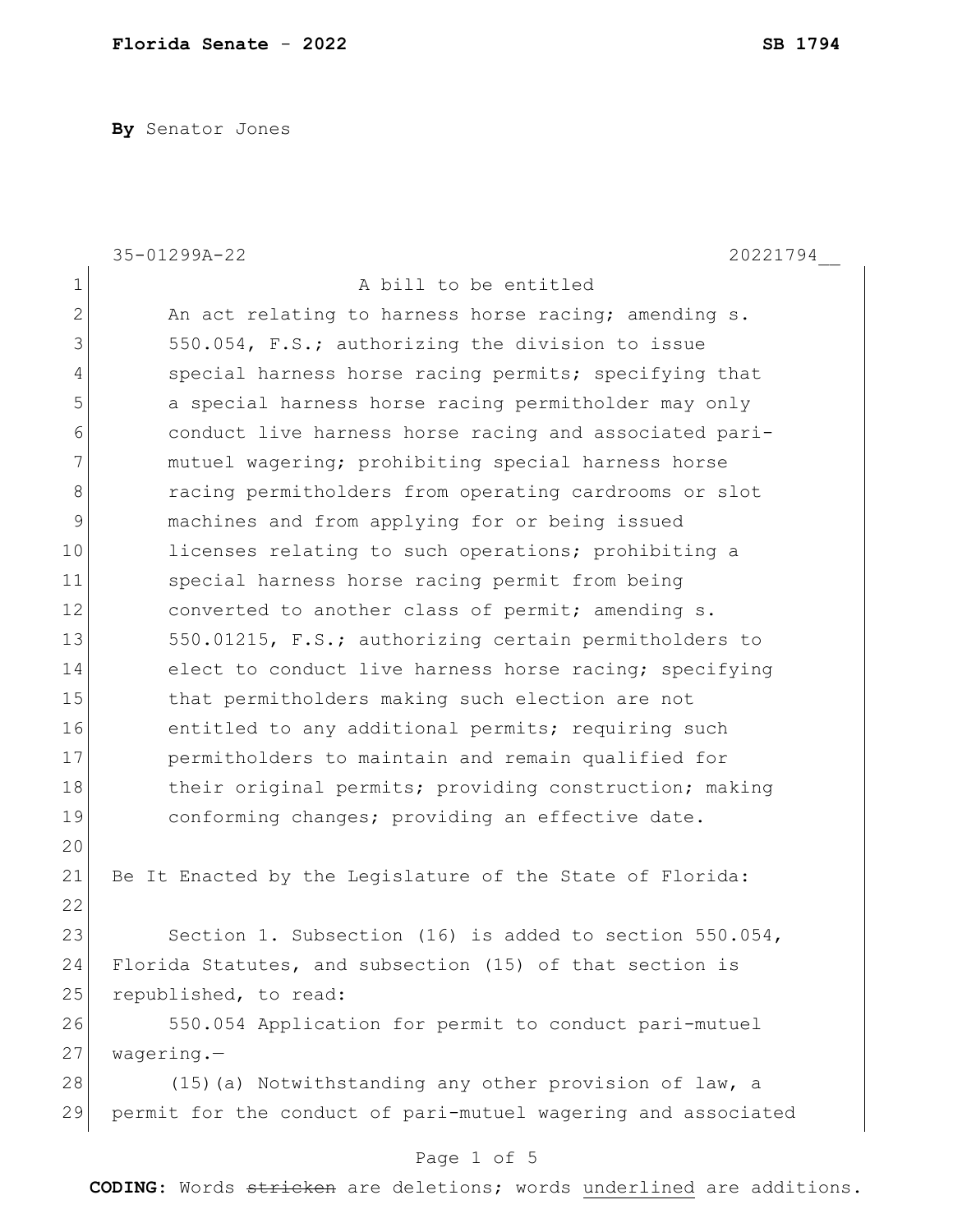|    | 35-01299A-22<br>20221794                                         |
|----|------------------------------------------------------------------|
| 30 | cardroom or slot machine licenses may only be held by a          |
| 31 | permitholder who held an operating license for the conduct of    |
| 32 | pari-mutuel wagering for fiscal year 2020-2021 or who holds a    |
| 33 | permit issued pursuant to s. 550.3345;                           |
| 34 | (b) All permits issued under this chapter held by                |
| 35 | permitholders on January 1, 2021, are deemed valid for the sole  |
| 36 | and exclusive purpose of satisfying all conditions for the valid |
| 37 | issuance of the permits, if such permitholder held an operating  |
| 38 | license for the conduct of pari-mutuel wagering for fiscal year  |
| 39 | 2020-2021 or if such permitholder held a permit issued pursuant  |
| 40 | to s. 550.3345;                                                  |
| 41 | (c) Additional permits for the conduct of pari-mutuel            |
| 42 | wagering may not be approved or issued by the division after     |
| 43 | January 1, 2021; and                                             |
| 44 | (d) A permit to conduct pari-mutuel wagering may not be          |
| 45 | converted to another class of permit.                            |
| 46 | (16) Notwithstanding subsection (15), the division may           |
| 47 | issue a special harness horse racing permit for the conduct of   |
| 48 | pari-mutuel wagering operations associated with live harness     |
| 49 | horse racing to any applicant who meets the requirements of this |
| 50 | chapter. A special harness horse racing permitholder may only    |
| 51 | conduct live harness horse racing and associated pari-mutuel     |
| 52 | wagering pursuant to this chapter. A special harness horse       |
| 53 | racing permitholder may not operate a cardroom or slot machines. |
| 54 | A special harness horse racing permitholder may not apply for,   |
| 55 | and the division may not issue, a license to operate cardrooms   |
| 56 | or slot machines regardless of any qualifications to do so. A    |
| 57 | special harness horse racing permit may not be converted to      |
| 58 | another class of permit.                                         |

## Page 2 of 5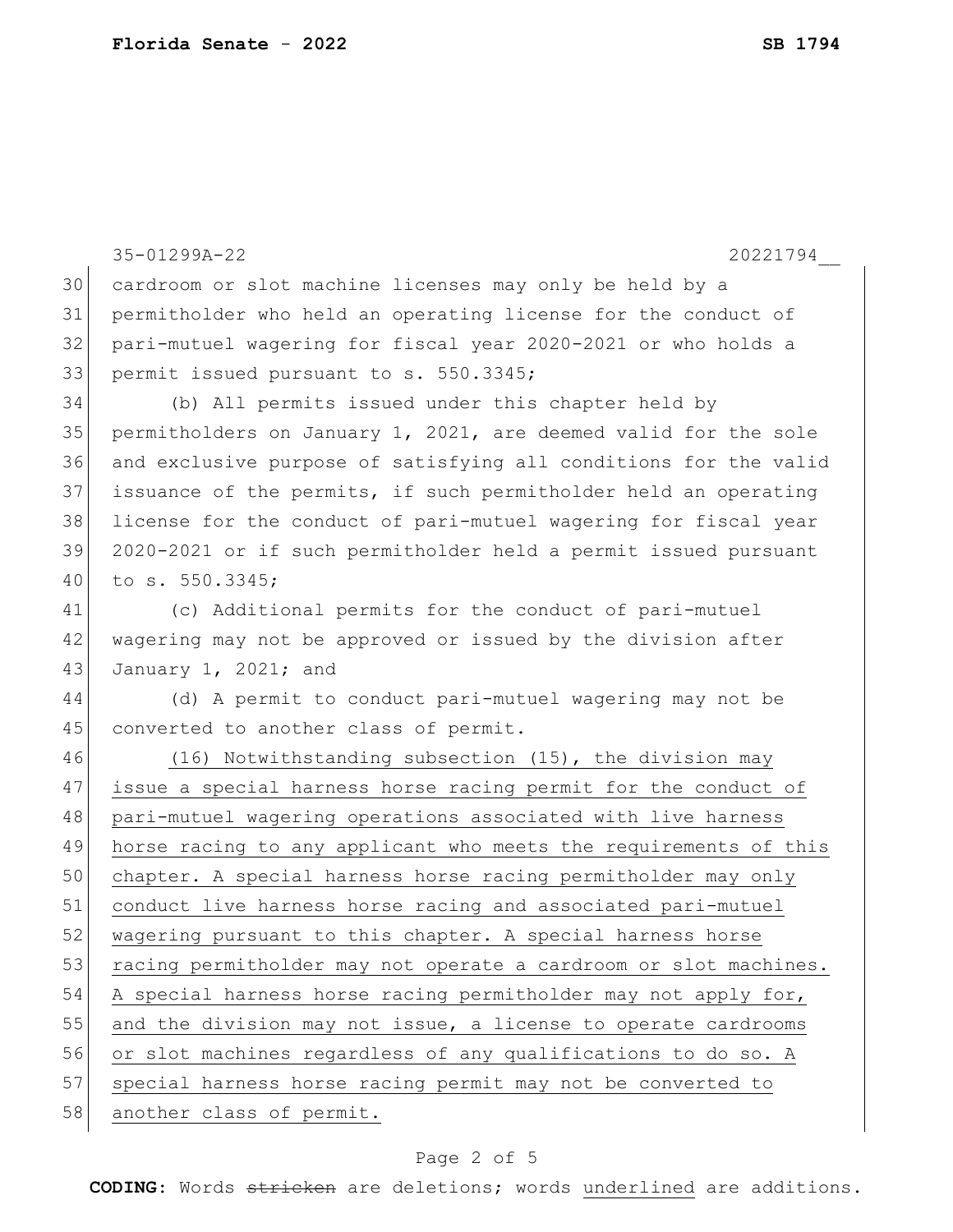35-01299A-22 20221794\_\_ 59 Section 2. Paragraph (b) of subsection (1) of section 60 550.01215, Florida Statutes, is amended to read: 61 550.01215 License application; periods of operation; 62 license fees; bond.-63 (1) Each permitholder shall annually, during the period 64 between December 15 and January 4, file in writing with the 65 division its application for an operating license for a pari-66 mutuel facility for the conduct of pari-mutuel wagering during 67 the next state fiscal year, including intertrack and simulcast 68 race wagering. Each application for live performances must 69 specify the number, dates, and starting times of all live 70 performances that the permitholder intends to conduct. It must 71 also specify which performances will be conducted as charity or 72 scholarship performances. 73 (b)1. A greyhound permitholder may not conduct live 74 greyhound racing or dogracing. A jai alai permitholder, harness 75 horse racing permitholder, or quarter horse racing permitholder 76 may elect not to conduct live racing or games. A thoroughbred 77 permitholder must conduct live thoroughbred racing. A greyhound  $78$  permitholder, jai alai permitholder, harness horse racing 79 permitholder, or quarter horse racing permitholder that does not 80 conduct live racing or games retains its permit; is a pari-81 mutuel facility as defined in s.  $550.002(23)$ ; if such 82 permitholder has been issued a slot machine license, the 83 facility where such permit is located remains an eligible 84 facility as defined in s.  $551.102(4)$ , continues to be eligible 85 for a slot machine license pursuant to s.  $551.104(3)$ , and is 86 exempt from ss. 551.104(4)(c) and (10) and 551.114(2); is 87 eligible, but not required, to be a guest track and, if the

## Page 3 of 5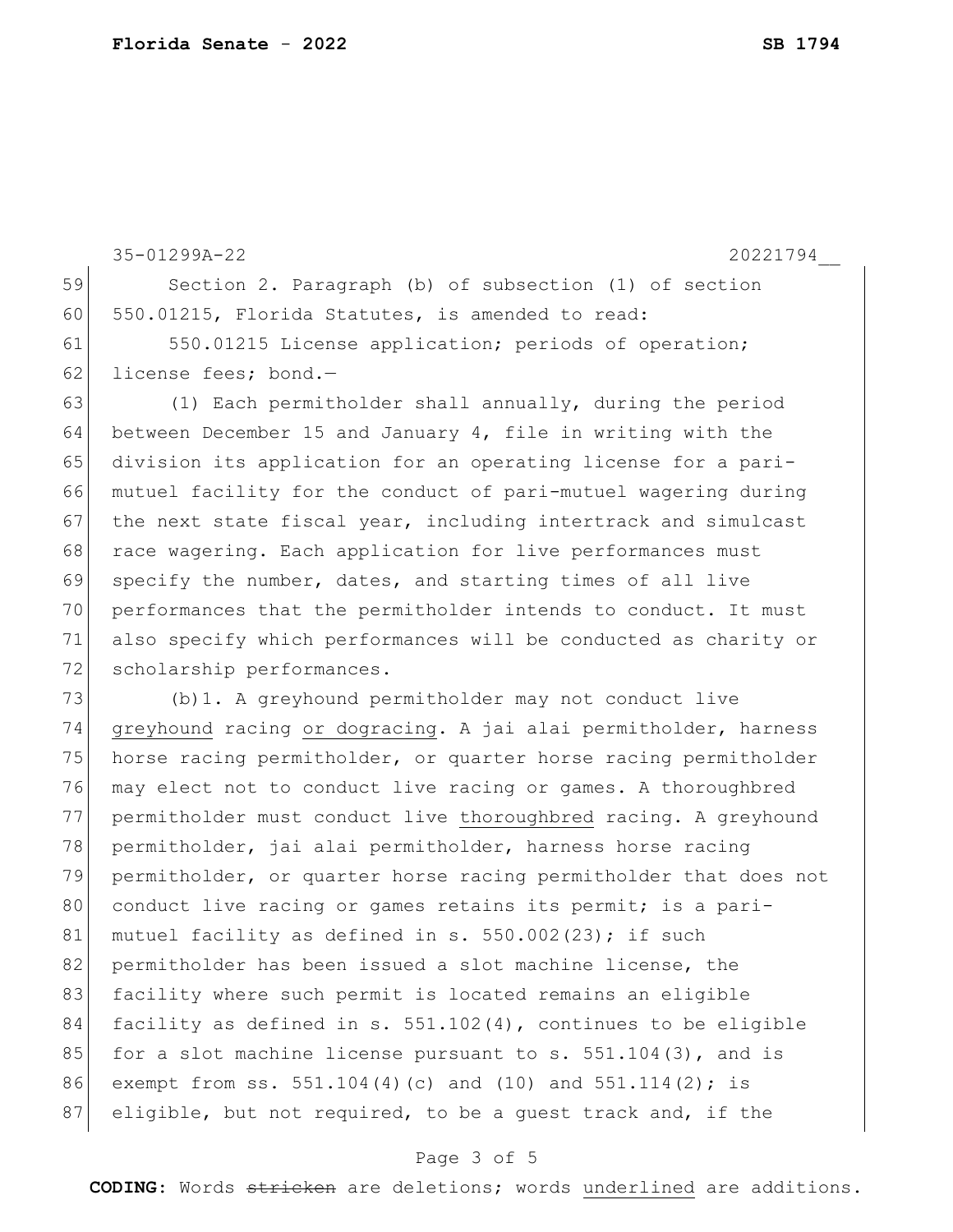35-01299A-22 20221794\_\_ 88 permitholder is a harness horse racing permitholder, to be a 89 host track for purposes of intertrack wagering and simulcasting 90 pursuant to ss. 550.3551, 550.615, 550.625, and 550.6305; and 91 remains eligible for a cardroom license. 92 2. A permitholder or licensee may not conduct live 93 greyhound racing or dogracing in connection with any wager for 94 money or any other thing of value in the state. The division may 95 deny, suspend, or revoke any permit or license under this 96 chapter if a permitholder or licensee conducts live greyhound 97 racing or dogracing in violation of this subparagraph. In 98 addition to, or in lieu of, denial, suspension, or revocation of 99 such permit or license, the division may impose a civil penalty 100 of up to \$5,000 against the permitholder or licensee for a 101 violation of this subparagraph. All penalties imposed and 102 collected must be deposited with the Chief Financial Officer to 103 the credit of the General Revenue Fund. 104 3. A greyhound permitholder, jai alai permitholder, 105 thoroughbred permitholder, or quarter horse racing permitholder 106 who held an operating license for the conduct of pari-mutuel 107 wagering during the 2020-2021 operating year or who holds a 108 permit issued pursuant to s. 550.3345 may elect to conduct live 109 harness horse racing. A permitholder making such election is not 110 entitled to any additional permits. In order to conduct harness 111 horse racing pursuant to this subparagraph, a permitholder must 112 maintain and remain qualified for the permitholder's original 113 permit. An election made pursuant to this subparagraph is 114 considered an additional benefit of holding a greyhound permit, 115 jai alai permit, thoroughbred permit, quarter horse racing 116 permit, or permit issued pursuant to s. 550.3345. An election

## Page 4 of 5